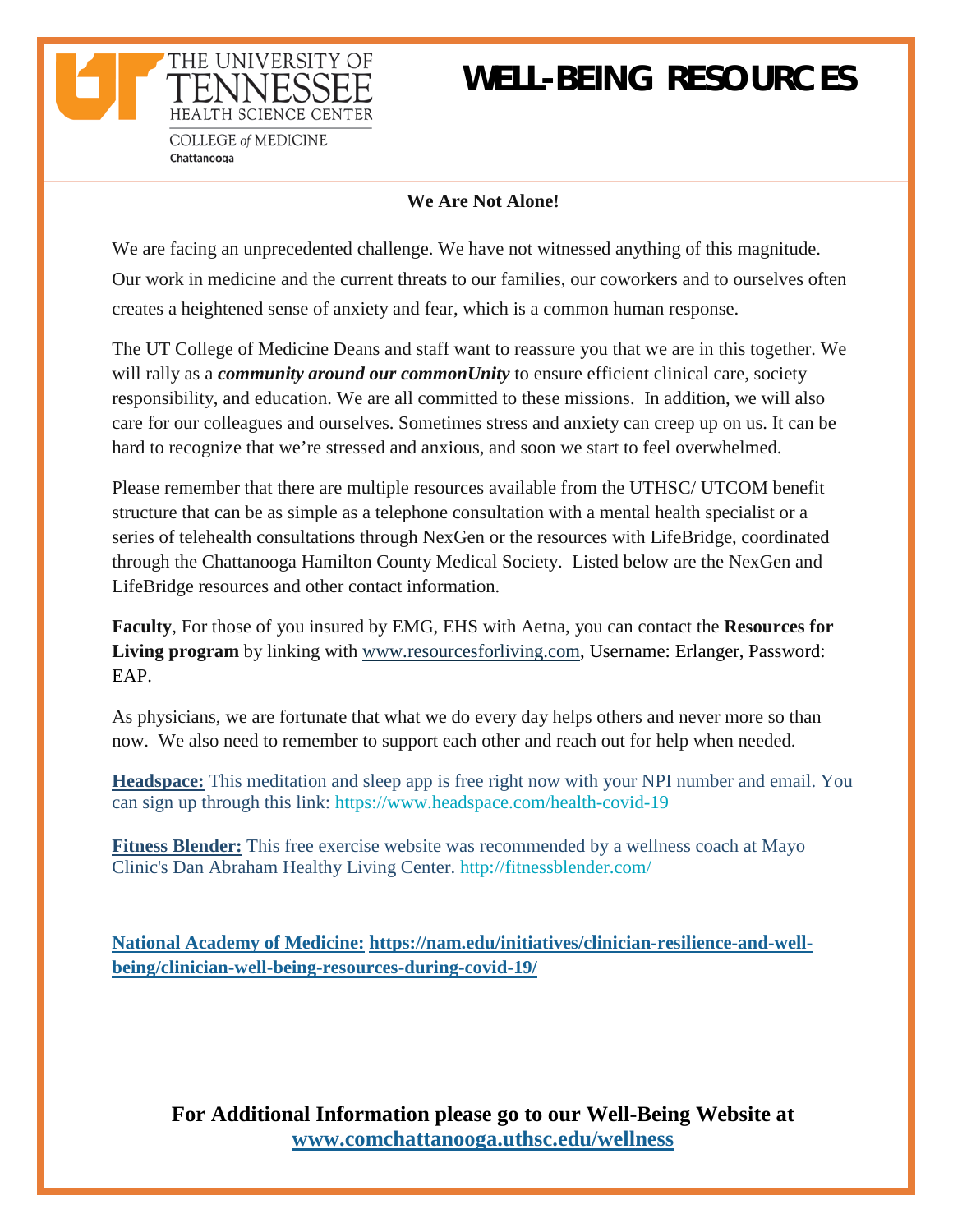

# **WELL-BEING RESOURCES**

**COLLEGE of MEDICINE** Chattanooga











**If you are in crisis -- or worried about someone who may be- please call the National Suicide Prevention Lifeline at 1-800-273- TALK (8255) OR Crisis Text by texting TALK to 741741**

**Confidential LifeBridge LINE: 423-591-9830 <https://www.lifebridgechattanooga.org/> Access a Counselor: <https://www.lifebridgechattanooga.org/counselor-bios>**

**SELF ASSESSMENT – To sign up: [https://www.mywellbeingindex.org/signup](https://www.mywellbeingindex.org/signup?code=UT%20Resident&external_click=1124) Invitation Code: UTC RESIDENT (For Residents and Fellows)**

**For more information or assistance, contact the TMF Physician's Health Program at 615-467-6411 (24 hours) or visit [www.e-tmf.org](http://www.e-tmf.org/)**

**Confidential – Free**: **Counseling Services, Individualized Wellness Resources, Health Advocacy, Online Resources, Legal and Financial Consultations, Virtual Concierge Services.**

**Call - 1.800.327.2255 (Company ID: 8665 if asked). You can also use the website: [www.nexgeneap.com](http://www.nexgeneap.com/)**



**Mental Health Benefits through the Resident Health Insurance: Website: [www.cignabehavioralhealth.com](http://www.cignabehavioralhealth.com/) CIGNA Behavioral Health service line at 800-274-4573**

**For Additional Information please go to our Well-Being Website at [www.comchattanooga.uthsc.edu/wellness](http://www.comchattanooga.uthsc.edu/wellness)**